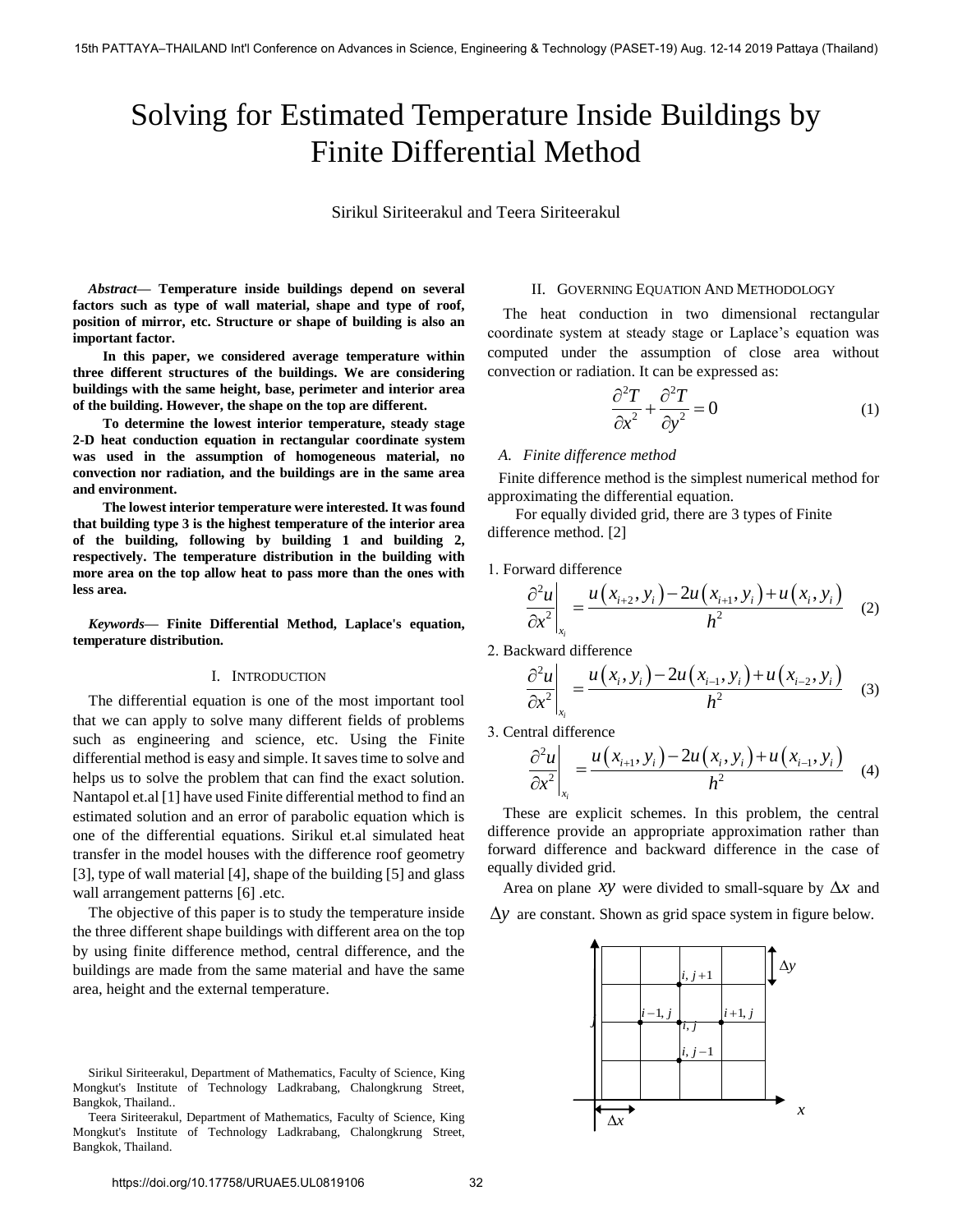The governing equation was estimated the derivatives by using Talor series expansion as follows:

$$
\frac{\partial^2 T}{\partial x^2} = \frac{1}{(\Delta x)^2} \Big[ T_{i-1,j} - 2T_{i,j} + T_{i+1,j} \Big] \tag{5}
$$

$$
\frac{\partial^2 T}{\partial y^2} = \frac{1}{(\Delta y)^2} \Big[ T_{i,j-1} - 2T_{i,j} + T_{i,j+1} \Big] \tag{6}
$$

After substitution of equation (5) and (6) in Laplace's  
equation, eq. (1), we obtained  

$$
\frac{1}{(\Delta x)^2} \Big[ T_{i-1,j} - 2T_{i,j} + T_{i+1,j} \Big] + \frac{1}{(\Delta y)^2} \Big[ T_{i,j-1} - 2T_{i,j} + T_{i,j+1} \Big] = 0
$$
 cells  
show term

$$
\left(\frac{\Delta y}{\Delta x}\right)^2 \left[T_{i-1,j} - 2T_{i,j} + T_{i+1,j}\right] + \left[T_{i,j-1} - 2T_{i,j} + T_{i,j+1}\right] = 0
$$
  
For  $\alpha = \left(\frac{\Delta y}{\Delta x}\right)^2$   

$$
\alpha T_{i-1,j} - 2\alpha T_{i,j} + \alpha T_{i+1,j} + T_{i,j-1} - 2T_{i,j} + T_{i,j+1} = 0
$$
  

$$
\left[\alpha T_{i-1,j} - 2(\alpha + 1)T_{i,j} + \alpha T_{i+1,j}\right] + T_{i,j-1} + T_{i,j+1} = 0
$$

Pattern form of Laplace's equation when using the second order central difference will be represent as follows  $\frac{1}{\cos \theta}$  and second<br> $\left( \begin{array}{c} 1 \end{array} \right)$ 



If 
$$
\Delta x = \Delta y
$$
 then  $\alpha = 1$  therefore  
\n
$$
T_{i-1,j} - 4T_{i,j} + T_{i+1,j} + T_{i,j-1} + T_{i,j+1} = 0
$$
\n(7)

Write it in the matrix form , then we solved the linear equation system by Mathematica.

## III. PROBLEM SPECIFICATION

#### *A. Procedures*

Step 1 Plot a building shape on a graph, then divide into small shape of rectangles.

Step 2 Determines the ordered pair (i, j) for each node.

Step 3 Consider every interior node. Start with node (1, 1), Substitute known value into the pattern equation. We will have a system of linear equations.

Step 4 Solve a linear equation system by using the matrix form. In this paper, we use Mathematica to solve the system.

Step 5 Find the average temperature of the symmetry axis of the building and compare to the other differential shape of the building.

#### *B. Problems and Solutions*

Problem 1: Assume that external temperature is 25 Degree Celsius at the ground and 33 Degree Celsius in the air which shown in the Figure 1. Find 71 node of unknown interior temperature



Fig. 1: Structure of building type 1 Find the temperature at  $(1,1)$ 

From equation (1), substitute known value.

$$
T_{0,1} = 33^{\circ} c, T_{1,0} = 25^{\circ} c, T_{1,2} = 33^{\circ} c
$$
  
we obtained  

$$
T_{0,1} - 4T_{1,1} + T_{2,1} + T_{1,0} + T_{1,2} = 0
$$

$$
33 - 4T_{1,1} + T_{2,1} + 25 + 33 = 0
$$

$$
-4T_{1,1} + T_{2,1} = -91
$$
  
Find the temperature at (2, 1) (8)

Find the temperature at (2, 1)

From equation (1), substitute known value.

 $T_{1,1} - 4T_{2,1} + T_{3,1} + T_{2,0} + T_{2,2} = 0$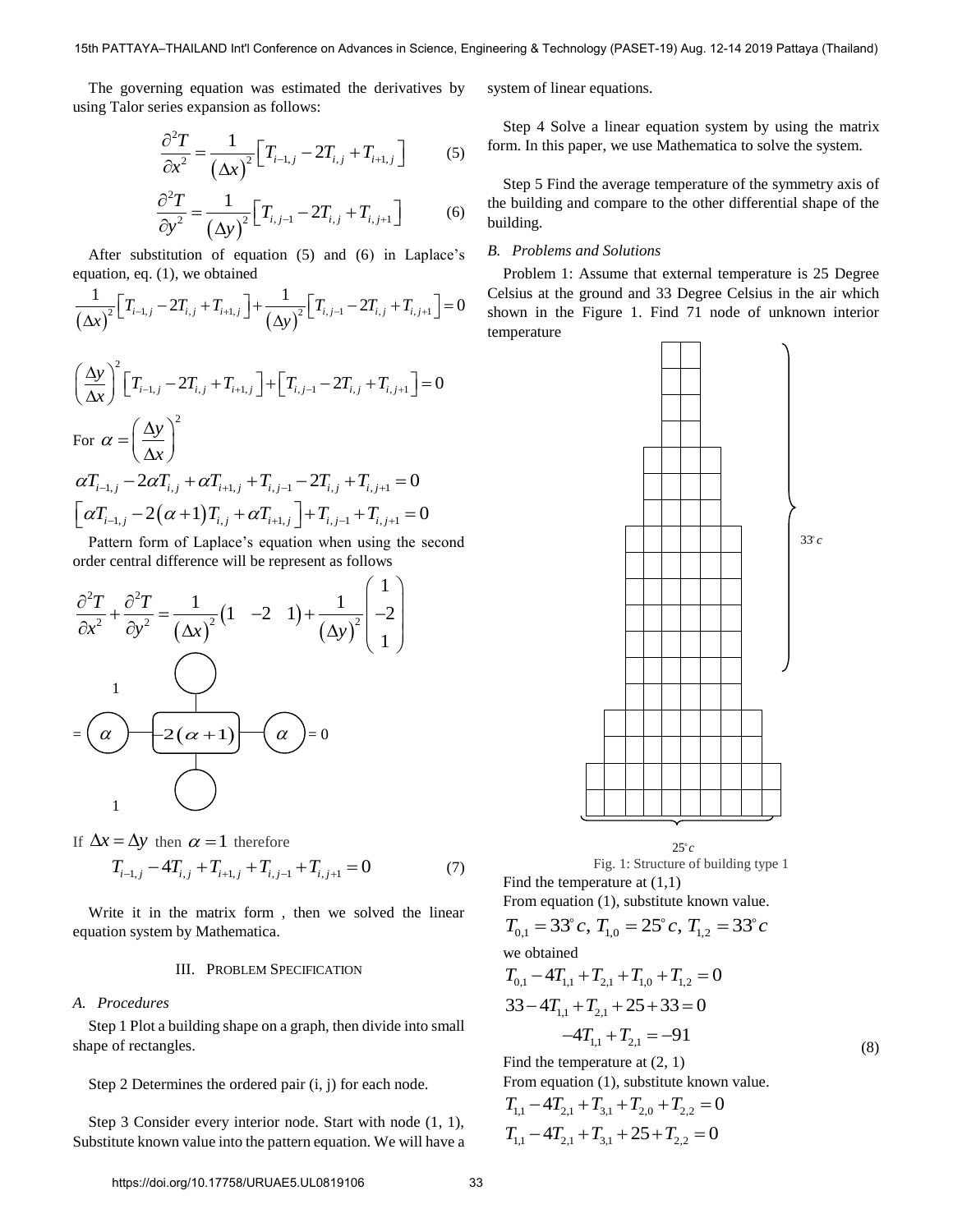$T_{11} - 4T_{21} + T_{22} + T_{31} = -25$  (9) Find the temperature at (2, 2) From equation (1),  $T_{1,2} = 33^\circ c$ substitute known value. we will get  $T_{1,2} - 4T_{2,2} + T_{3,2} + T_{2,1} + T_{2,3} = 0$  $33-4T_{2,2} + T_{3,2} + T_{2,1} + T_{2,3} = 0$  $T_{2,1} - 4T_{2,2} + T_{3,3} + T_{3,2} = -33$ (10)

Do the same procedure until the last unknown node. After

that write those equations in the matrix form 
$$
Ax = B
$$
  
\n
$$
\begin{bmatrix}\n4 & -1 & 0 & \cdots & 0 \\
-1 & 4 & -1 & \cdots & 0 \\
0 & -1 & 4 & \cdots & 0 \\
\vdots & \vdots & \vdots & \ddots & \vdots \\
0 & 0 & 0 & \cdots & 4\n\end{bmatrix}\n\begin{bmatrix}\nT_{1,1} \\
T_{2,1} \\
T_{2,2} \\
\vdots \\
T_{9,1}\n\end{bmatrix} =\n\begin{bmatrix}\n91 \\
25 \\
33 \\
\vdots \\
91\n\end{bmatrix}
$$

Problem 2: Assume that external temperature is 25 Degree Celsius at the ground and 33 Degree Celsius in the air which shown in the Figure 2. Find 71 node of unknown interior temperature



Fig. 2: Structure of building type 2 Find the temperature at (1,1) From equation (1), substitute known value.  $T_{0,1} = 33^{\circ} c$ ,

$$
T_{1,0} = 25^{\circ} c, T_{1,2} = 33^{\circ} c
$$
 we obtained  
\n
$$
T_{0,1} - 4T_{1,1} + T_{2,1} + T_{1,0} + T_{1,2} = 0
$$
  
\n
$$
33 - 4T_{1,1} + T_{2,1} + 25 + 33 = 0
$$
  
\n
$$
-4T_{1,1} + T_{2,1} = -91
$$
\n(11)

Find the temperature at (2, 1)

From equation (1), substitute known value.  
\n
$$
T_{1,1} - 4T_{2,1} + T_{3,1} + T_{2,0} + T_{2,2} = 0
$$
\n
$$
T_{1,1} - 4T_{2,1} + T_{3,1} + 25 + T_{2,2} = 0
$$
\n
$$
T_{1,1} - 4T_{2,1} + T_{2,2} + T_{3,1} = -25
$$
\nFind the temperature at (2,2)  
\nFrom equation (1), substitute known value.  
\n
$$
T_{1,2} - 4T_{2,2} + T_{3,2} + T_{2,1} + T_{2,3} = 0
$$
\n(12)

$$
T_{1,2} = T_{2,2} + T_{3,2} + T_{2,1} + T_{2,3} = 0
$$
  
\n
$$
T_{2,1} - 4T_{2,2} + T_{2,3} + T_{3,2} = -33
$$
  
\n(13)

Do the same procedure until the last unknown node. After that write those equations in the matrix form  $Ax = B$ 

Problem 3: Assume that external temperature is 25 Degree Celsius at the ground and 33 Degree Celsius in the air which shown in the Figure 3. Find 71 node of unknown interior temperature.

Find the temperature at (1, 1)

From equation (1), substitute known value.

$$
T_{0,1} = 33^{\circ} c, T_{1,0} = 25^{\circ} c, T_{1,2} = 25^{\circ} c
$$
 we obtained  
\n
$$
T_{0,1} - 4T_{1,1} + T_{2,1} + T_{1,0} + T_{1,2} = 0
$$
  
\n
$$
33 - 4T_{1,1} + T_{2,1} + 25 + 25 = 0
$$
  
\n
$$
-4T_{1,1} + T_{2,1} = -83
$$
\n(14)

Find the temperature at (2, 1)

From equation (1), substitute known value.

$$
T_{2,0} = 25^{\circ} c
$$
 we will get  
\n
$$
T_{1,1} - 4T_{2,1} + T_{3,1} + T_{2,0} + T_{2,2} = 0
$$
  
\n
$$
T_{1,1} - 4T_{2,1} + T_{3,1} + 25 + T_{2,2} = 0
$$
  
\n
$$
T_{1,1} - 4T_{2,1} + T_{2,2} + T_{3,1} = -25
$$

Do the same procedure until the last unknown node. After that write those equations in the matrix form  $Ax = B$ .

(15)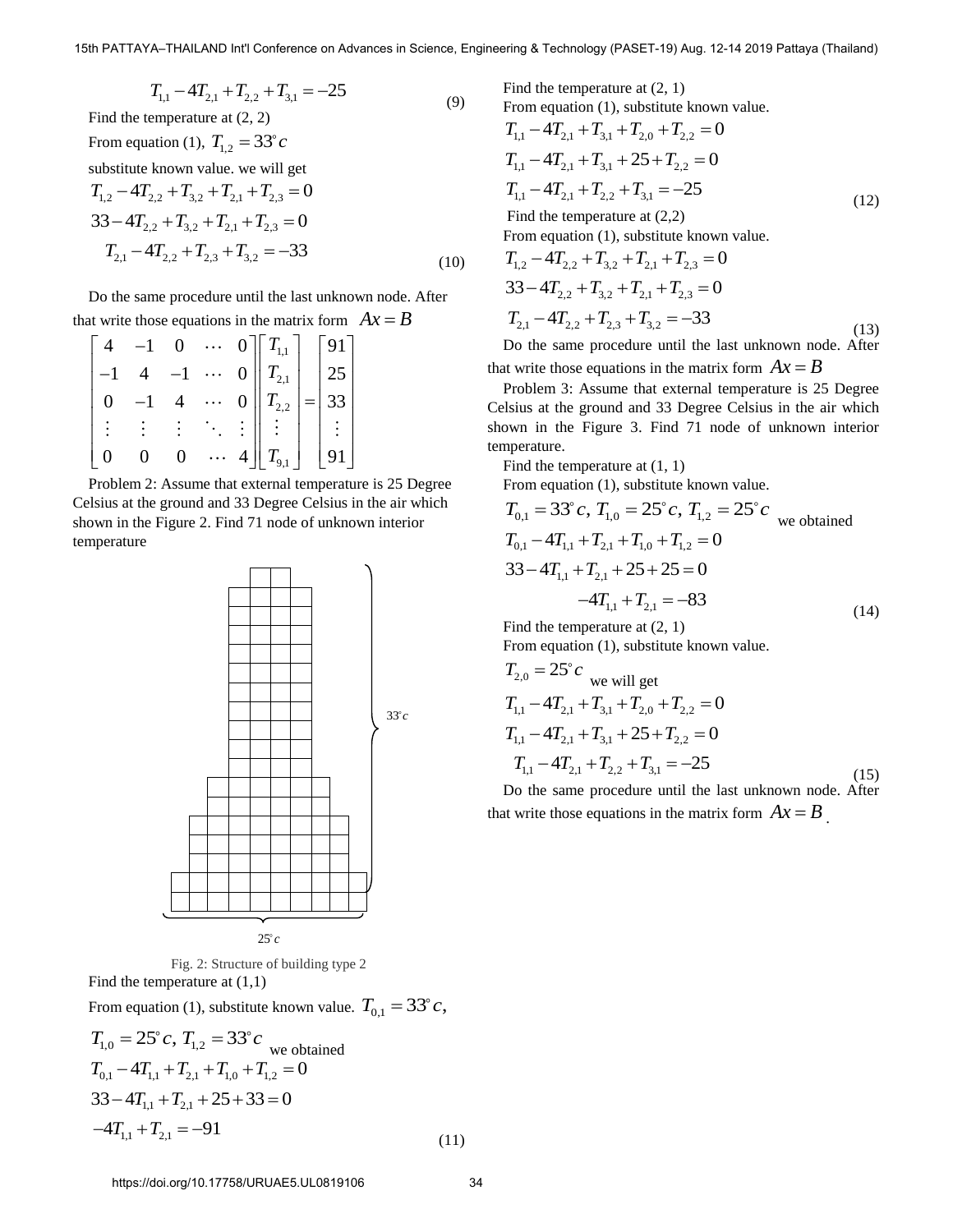

 $25^\circ c$ 



## IV. RESULT

Solve the linear systems by using "Mathematica". The result of each problem are shown as follow:

Problem 1:

| $T_{11}$  | 29.8060 |  |
|-----------|---------|--|
| $T_{2,1}$ | 28.2238 |  |
| $T_{2,2}$ | 30.6455 |  |
|           |         |  |
| $T_{9,1}$ | 29.8060 |  |
|           |         |  |

Problem 2:

| $T_{1,1}$    | 29.7962 |
|--------------|---------|
| $T_{_{2,1}}$ | 28.1847 |
| $T_{2,2}$    | 30.5480 |
|              |         |
| $T_{9,1}$    | 29.7962 |

Problem 3:

| $T_{1,1}$ |     | 30.0004 |
|-----------|-----|---------|
| $T_{2,1}$ |     | 29.0015 |
| $T_{3,1}$ | $=$ | 28.0057 |
|           |     |         |
|           |     | 30.0004 |

After that the average temperature along the symmetry axis of the buildings are computed and compared to the other differential shape of the building.

We found that the average temperature at the symmetry axis building type 1 is equal to 31.9584 Degree Celsius, building type 2 is equal to 31.9500 Degree Celsius and building type 3 is equal to 32.1066 Degree Celsius. So building type 3 has the highest average temperature then building type 1 and building type 2 is the lowest which shown in Figure 4.



Fig. 4: Temperature at the symmetry axis building 1, building 2 and building 3

## V. CONCLUSION

Computing of temperature at each point of the buildings and average of temperature at symmetry axis were done. The results showed difference, especially type 3 which has most area on the top. It was found that building type 3 is the highest temperature, following by building 1 and building 3, respectively. The temperature distribution in the building with more area on the top can more heat pass than less area.

#### **REFERENCES**

[1] [Nantapol et.al Ramkamhang Journal \(Science and Technology\), pp.](https://doi.org/10.1002/pts.568)  [55-64.](https://doi.org/10.1002/pts.568)

[\(http://www.rd.ru.ac.th/images/Journal/Sci/15\\_2/SCI%2055%2002%20](http://www.rd.ru.ac.th/images/Journal/Sci/15_2/SCI%2055%2002%2005.pdf) [05.pdf\)](http://www.rd.ru.ac.th/images/Journal/Sci/15_2/SCI%2055%2002%2005.pdf)

https://doi.org/10.1002/pts.568

- [2] Pakkinee Chitsakul. Partial Differential Equation. Bangkok : Department of Mathematics, Faculty of Science, King Mongkut's Institute of Technology Ladkrabang.
- [3] [Sirikul Siriteerakul, Wiphada Chumnan and Teera Siriteerakul,](https://doi.org/10.12720/joace.2.1.71-74)  ["Temperature Distribution in three Model Houses with Different Roof](https://doi.org/10.12720/joace.2.1.71-74)  [Geometries", Journal of the Automation and Control Engineering](https://doi.org/10.12720/joace.2.1.71-74)  [\(JOACE\), Vol.2, No.1,\(2014\), 71-74.](https://doi.org/10.12720/joace.2.1.71-74)